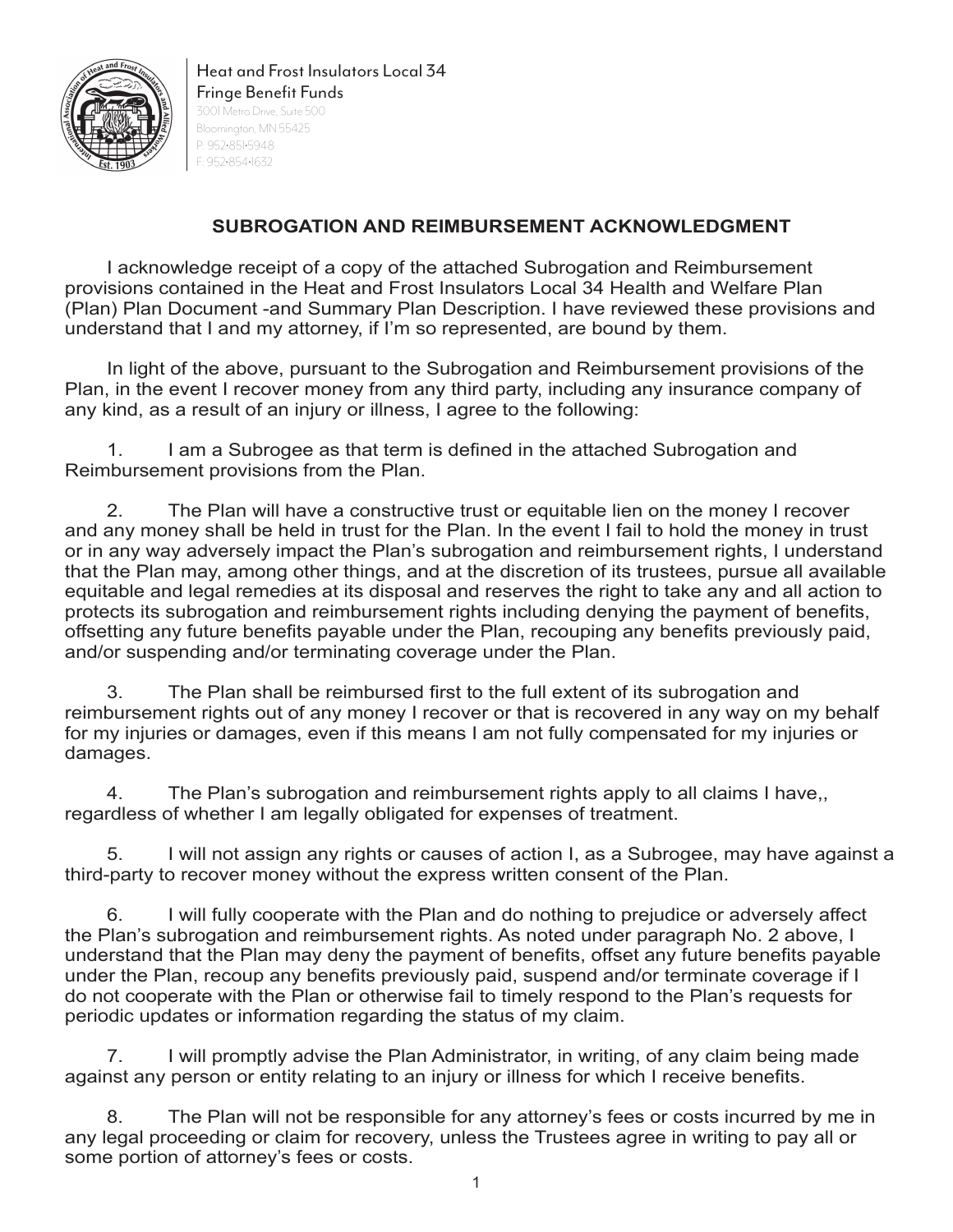| Date: |  |
|-------|--|
|       |  |

Signature of Claimant or Claimant's Parent, Guardian, or Legal Representative

\_\_\_\_\_\_\_\_\_\_\_\_\_\_\_\_\_\_\_\_\_\_\_\_\_\_\_\_\_\_\_\_\_ Printed Name of Claimant

## **Attorney Acknowledgment**

I have reviewed this Subrogation and Reimbursement Acknowledgment and the subrogation and reimbursement provisions contained in the Plan Document and agree to their terms without exception. I acknowledge that, if I procure a settlement or judgment on behalf of the Subrogee, the Plan has a constructive trust or equitable lien on the proceeds. I further acknowledge that it is my professional duty to notify the Plan and Fund Counsel promptly (1) of the existence and terms of the settlement or judgment and (2) that I hold funds in which the Plan has an interest, in my trust account.

If my representation relates to a workers' compensation matter, I may not hold the funds that are the subject of a judgment or settlement in which the Plan has an interest, as under workers' compensation law they are usually paid directly to the Plan participant. Nevertheless, I will (1) take no action to prejudice the Plan's first priority subrogation rights related to the settlement and judgment, (2) will notify the Plan's Fund Counsel promptly of the existence and terms of the workers' compensation settlement or judgment in which the Plan has an interest, and (3) will take all steps necessary to assure that the portion of the settlement or judgment in which the Plan has an interest will not be disbursed to any other party other than the Plan.

\_\_\_\_\_\_\_\_\_\_\_\_\_\_\_\_\_\_\_\_\_\_\_\_\_\_\_\_\_\_\_\_\_\_ Signature of Attorney for Claimant

\_\_\_\_\_\_\_\_\_\_\_\_\_\_\_\_\_\_\_\_\_\_\_\_\_\_\_\_\_\_\_\_\_\_

\_\_\_\_\_\_\_\_\_\_\_\_\_\_\_\_\_\_\_\_\_\_\_\_\_\_\_\_\_\_\_\_\_\_ Printed Name of Attorney

\_\_\_\_\_\_\_\_\_\_\_\_\_\_\_\_\_\_\_\_\_\_\_\_\_\_\_\_\_\_\_\_\_\_ Attorney's Address

\_\_\_\_\_\_\_\_\_\_\_\_\_\_\_\_\_\_\_\_\_\_\_\_\_\_\_\_\_\_\_\_\_\_ Attorney's Telephone Number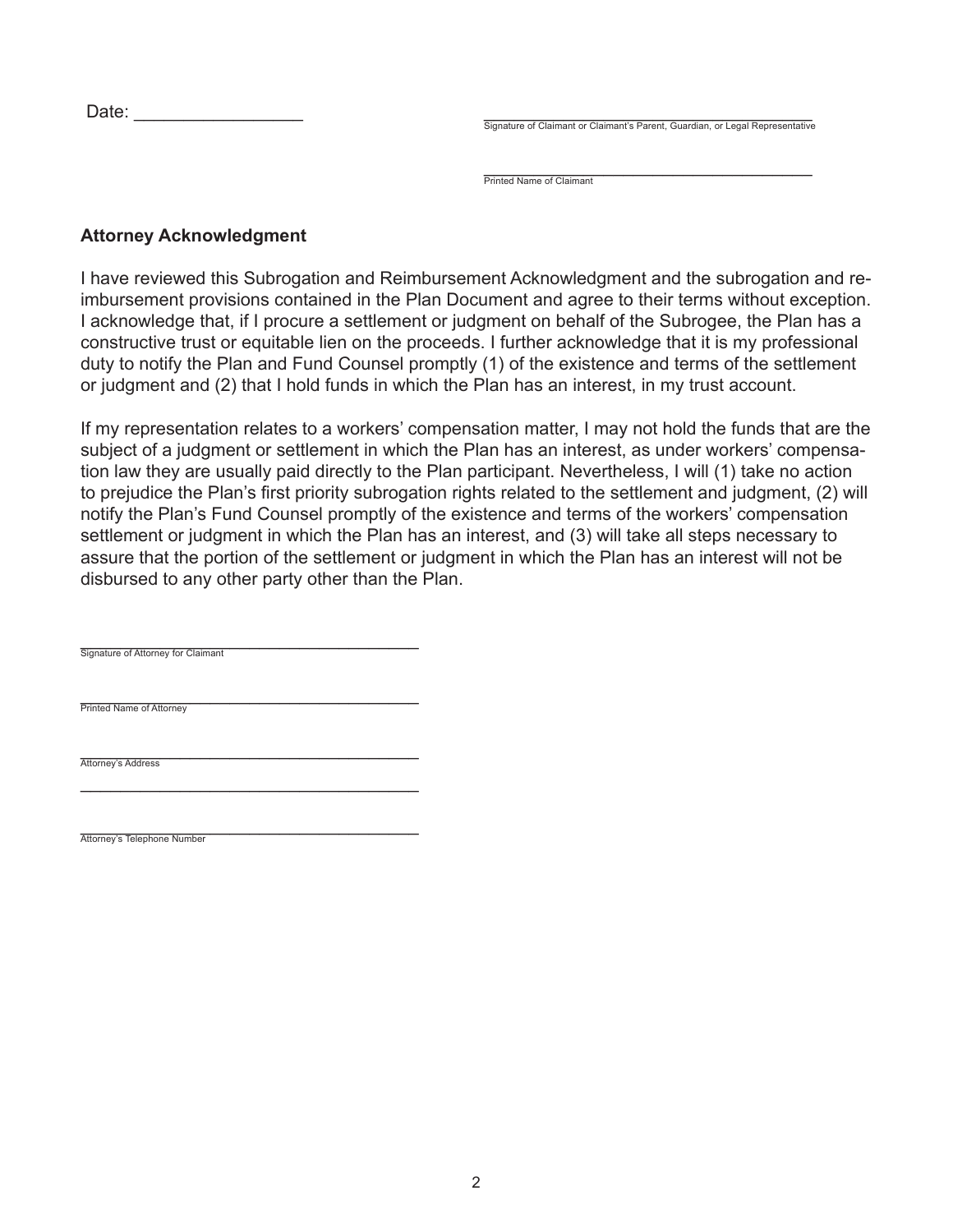## **SUBROGATION AND REIMBURSEMENT Section 1. General**

The Plan has a first priority subrogation and reimbursement right if it provides benefits resulting from or related to an injury, occurrence or condition for which the Subrogee has a right of redress against any third-party. For purposes of this Subrogation and Reimbursement section, Subrogee means the participant, employee, dependent, beneficiary, representative (including a trustee in a wrongful death action), an administrator of an estate or any other person asserting a claim related to the injury, claim, action or occurrence under this section.

What does first priority right of subrogation and reimbursement mean? It means that if the Plan pays benefits which are, in any way, compensated by a third-party, such as an insurance company, the Subrogee agrees that when a recovery is made from that third-party, the Plan is fully reimbursed out of that recovery for the benefits the Plan previously paid. If the Subrogee does not agree to the Plan's subrogation and reimbursement rules, benefits will not be paid.

For example, the subrogation and reimbursement right may apply if a Subrogee is injured at work, in an automobile accident, at a home or business, in an assault, as a result of medical or other negligence or in any other way for which a third-party has or may have responsibility. If a recovery is obtained from a third-party, such as an insurance company, the Plan will be paid first and to the full extent of the benefits it paid. The Subrogee receives payment only after the Plan is fully reimbursed.

The rights of subrogation and reimbursement are incorporated into this Plan for the benefit of each Subrogee in recognition of the fact that the value of benefits provided to each employee or dependent will be maintained and enhanced by enforcement of these rights.

## **Section 2. Rules for the Plan**

The following rules apply to the Plan's right of subrogation and reimbursement:

1) Subrogation and Reimbursement Rights in Return for Benefits: In return for the receipt of benefits from the Plan, the Subrogee agrees that the Plan has the subrogation and reimbursement rights as described in this Subrogation and Reimbursement section. Further, the Subrogee and their attorney will sign a Subrogation Agreement with the Plan acknowledging the Plan's subrogation and reimbursement rights prior to payment, or further payment, of benefits. Benefits will not be paid if the Subrogee and/or their attorney refuses to sign the Subrogation Agreement. The Plan's subrogation and reimbursement rights to benefits paid prior to Plan notice of a subrogation and reimbursement right are not impacted if the Subrogee and (if represented) their attorney refuses to sign the Subrogation Agreement. Should the Subrogee and/or their attorney fail to sign the required Subrogation Agreement, the Plan will take any and all action necessary to protect its subrogation and reimbursement rights including denying the payment of benefits, offsetting any future benefits payable under the Plan, recouping any benefits previously paid, suspending and/or terminating coverage under the Plan.

2) Plan Granted Constructive Trust or Equitable Lien: The Plan's subrogation and reimbursement rights grant the Plan an equitable lien on the proceeds of any recovery obtained by the Subrogee from a third-party, whether by settlement, judgment or otherwise and in consideration for the payment of benefits, the aforementioned individual(s) agree to the same. When a recovery is obtained, the recovery proceeds are held in trust for the Plan. The Plan then imposes a constructive trust or equitable lien on the recovery proceeds and is paid to the full extent of its equitable subrogation and reimbursement rights. If the Subrogee fails to hold the recovery proceeds in trust or in any other way prejudices or adversely impacts the Plan's subrogation and reimbursement rights, the Plan reserves the right to, among other things, and at the discretion of the Trustees, pursue all available equitable remedies, pursue all available legal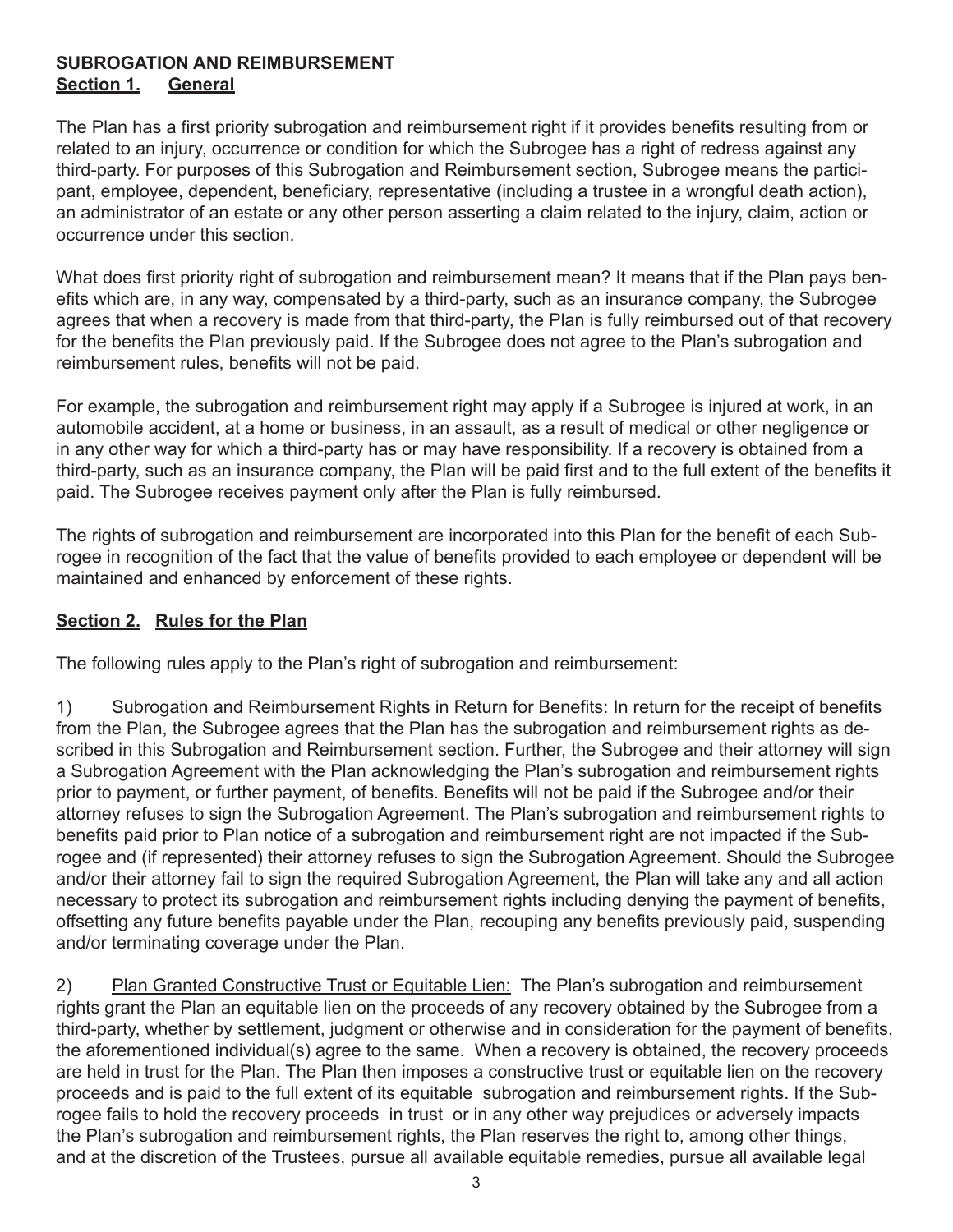remedies, offset any benefits payable under the Plan, recoup any benefits previously paid, suspend all benefits available under the Plan, deny all claims related to the incident in which a recovery was received in addition to non-related claims submitted by the-Subrogee,- or terminate coverage of-the·Subrogee·-or Subrogees:-

3) Subrogee Constructive Trust and/or Equitable Lien Duties: The Subrogee is required to use his or her best efforts to preserve the Plan's right of subrogation and reimbursement. This will include, but not be limited to, the Subrogee's causing of the Plan's subrogation or reimbursement interest to be paid to the Plan, advising their legal counsel to segregate the Plan's subrogation or reimbursement interest to be held in such legal counsel's trust account until the Plan's interest is agreed to or completely adjudicated, and not allowing any other disbursement from any settlement or judgment proceeds to Subrogee, Subrogee's attorney, or any other third-party, prior to complete disbursement to the Plan. Should Subrogee fail to use their best efforts to preserve the Plan's right of subrogation and reimbursement, including but not limited to, the actions set-forth in paragraph (2) above as well as the entirety of these subrogation provisions and the terms of the Plan as a whole, Subrogee's coverage under the Plan will terminate until such time as the Plan is made whole, including the reimbursement of all interest, attorney's fees and costs reasonably incurred. Only upon the Plan's being made whole may the Subrogee make application to the Board of Trustees of the Plan for reinstatement of their coverage.

4) Plan Paid First: Amounts recovered or recoverable by or on the Subrogee's behalf are paid to the Plan first, to the full extent of its subrogation and reimbursement rights, and the remaining balance, if any, to the Subrogee. The Plan's subrogation and reimbursement right comes first even if the Subrogee is not paid for all of their claims for damages. If the Plan's subrogation and reimbursement rights are not fully satisfied directly by a third-party, the Plan's right to reimbursement may be enforced to the full extent of any recovery that the Subrogee may have received or may be entitled to receive from the third-party.

5) Right to Take Action: The Plan's right of subrogation and reimbursement is an equitable one and applies to all categories of benefits paid by the Plan. The Plan can bring an action (including in the Subrogee's name) for, breach of contract, specific performance, injunction or any other equitable action necessary to protect its rights in the cause of action, right of recovery or recovery by a Subrogee. The Plan will commence any action it deems appropriate against a Subrogee, an attorney or any third-party to protect its subrogation and reimbursement rights. The subrogation and reimbursement right applies to claims of eligible dependents covered by the Plan regardless of whether such dependent is legally obligated for expenses of treatment.

6) Applies to all Rights of Recovery or Causes of Action: The Plan's subrogation and reimbursement rights apply to 'any and all rights of recovery or causes of action the Subrogee, regardless of whether such person or entity has the right, legal or otherwise, to recover the medical expenses paid by the Plan, has or may have against any third party.

7) No Assignment: The Subrogee cannot assign any rights or causes of action they may have against a third-party to recover medical expenses without the express written consent of the Plan.

8) Full Cooperation: The Subrogee will cooperate fully with the Plan and do nothing to prejudice or adversely affect the Plan's subrogation and reimbursement rights. Benefits will be denied or recouped if the Subrogee does not cooperate with the Plan. This includes, but is not limited to, responding to any Plan request for information and updates.

9) Notification to the Plan: The Subrogee must promptly advise the Plan Administrator, in writing, of any claim being made against any person or entity to pay the Subrogee for their injuries, sickness, or death. Further, the Subrogee must periodically update the Plan regarding the claim and notify the Plan of a settlement prior to reaching a compromise of their claims. The Subrogee must promptly notify the Plan